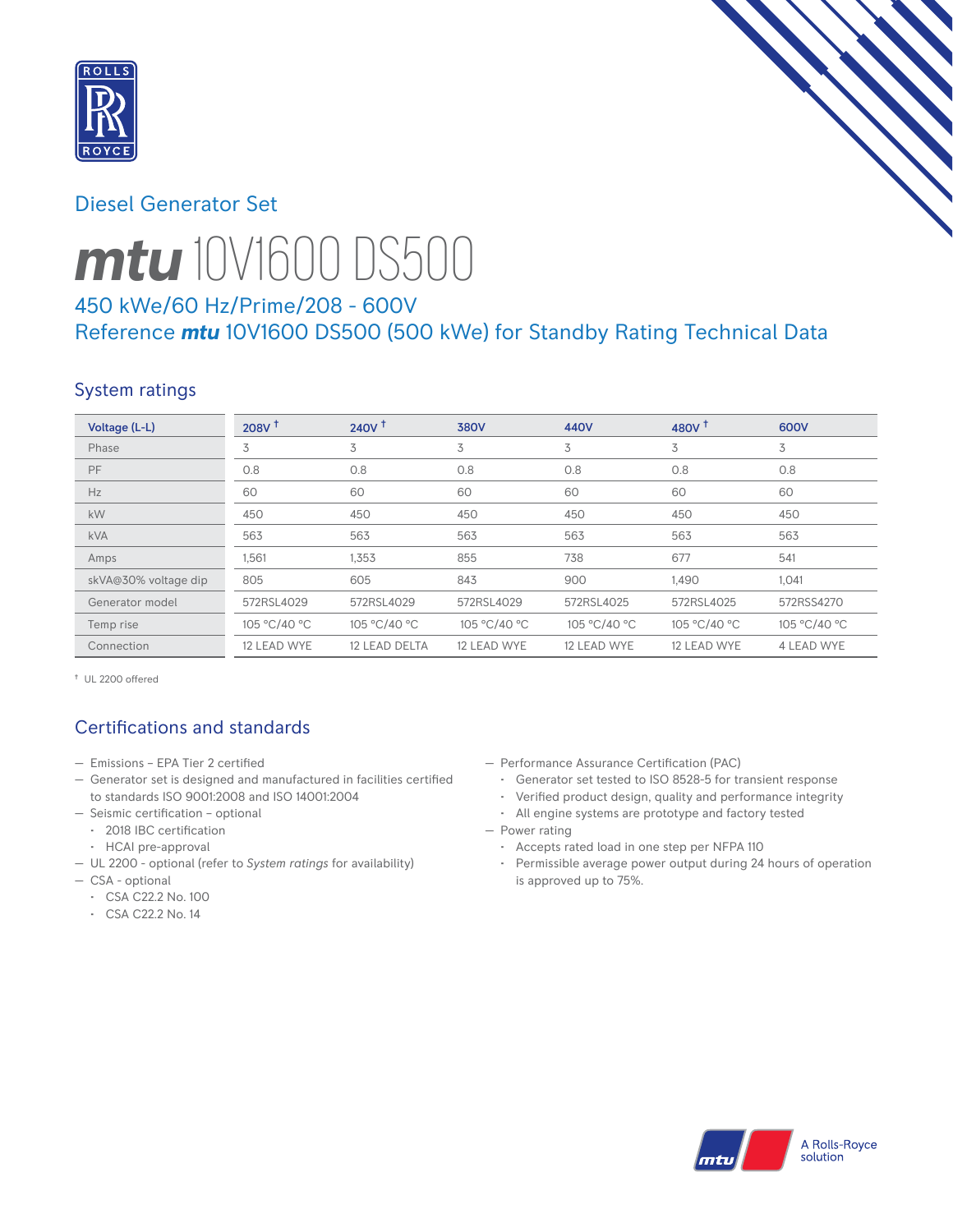## Standard features \*

- Single source supplier
- Global product support
- Two (2) Year/3,000 Hour Basic Limited Warranty
- 10V1600 diesel engine
	- 17.5 liter displacement
	- Common rail fuel injection
	- 4-cycle
- Engine-generator resilient mounted
- Complete range of accessories
- Cooling system
- Integral set-mounted
	- Engine-driven fan

# Standard equipment \*

#### Engine

- Air cleaners
- Oil pump
- Oil drain extension and shut-off valve
- Full flow oil filters
- Closed crankcase ventilation
- Jacket water pump
- Thermostats
- Blower fan and fan drive
- Radiator unit mounted
- Electric starting motor 24V
- Governor electronic isochronous
- Base formed steel
- SAE flywheel and bell housing
- Charging alternator 24V
- Battery box and cables
- Flexible fuel connectors
- Flexible exhaust connection
- EPA certified engine

#### **Generator**

- NEMA MG1, IEEE, and ANSI standards compliance for temperature rise and motor starting
- Sustained short circuit current of up to 300% of the rated current for up to 10 seconds
- Self-ventilated
- Superior voltage waveform
- Digital, solid state, volts-per-hertz regulator
- Brushless alternator with brushless pilot exciter
- 4 pole, rotating field
- 105 °C maximum prime temperature rise
- 1-bearing, sealed
- Flexible coupling
- Full amortisseur windings
- 125% rotor balancing
- 3-phase voltage sensing
- $\pm$  0.25% voltage regulation no load to full load
- 100% of rated load one step
- 5% maximum total harmonic distortion
- Generator
	- Brushless, rotating field generator
	- 2/3 pitch windings
	- Permanent Magnet Generator (PMG) supply to regulator
- 300% short circuit capability
- Digital control panel(s)
	- UL recognized, CSA certified, NFPA 110
	- Complete system metering
	- LCD display

### Digital control panel(s)

- Digital metering
- Engine parameters
- Generator protection functions
- Engine protection
- CANBus ECU communications
- Windows®-based software
- Multilingual capability
- Communications to remote annunciator
- Programmable input and output contacts
- UL recognized, CSA certified, CE approved
- Event recording
- IP 54 front panel rating with integrated gasket
- NFPA 110 compatible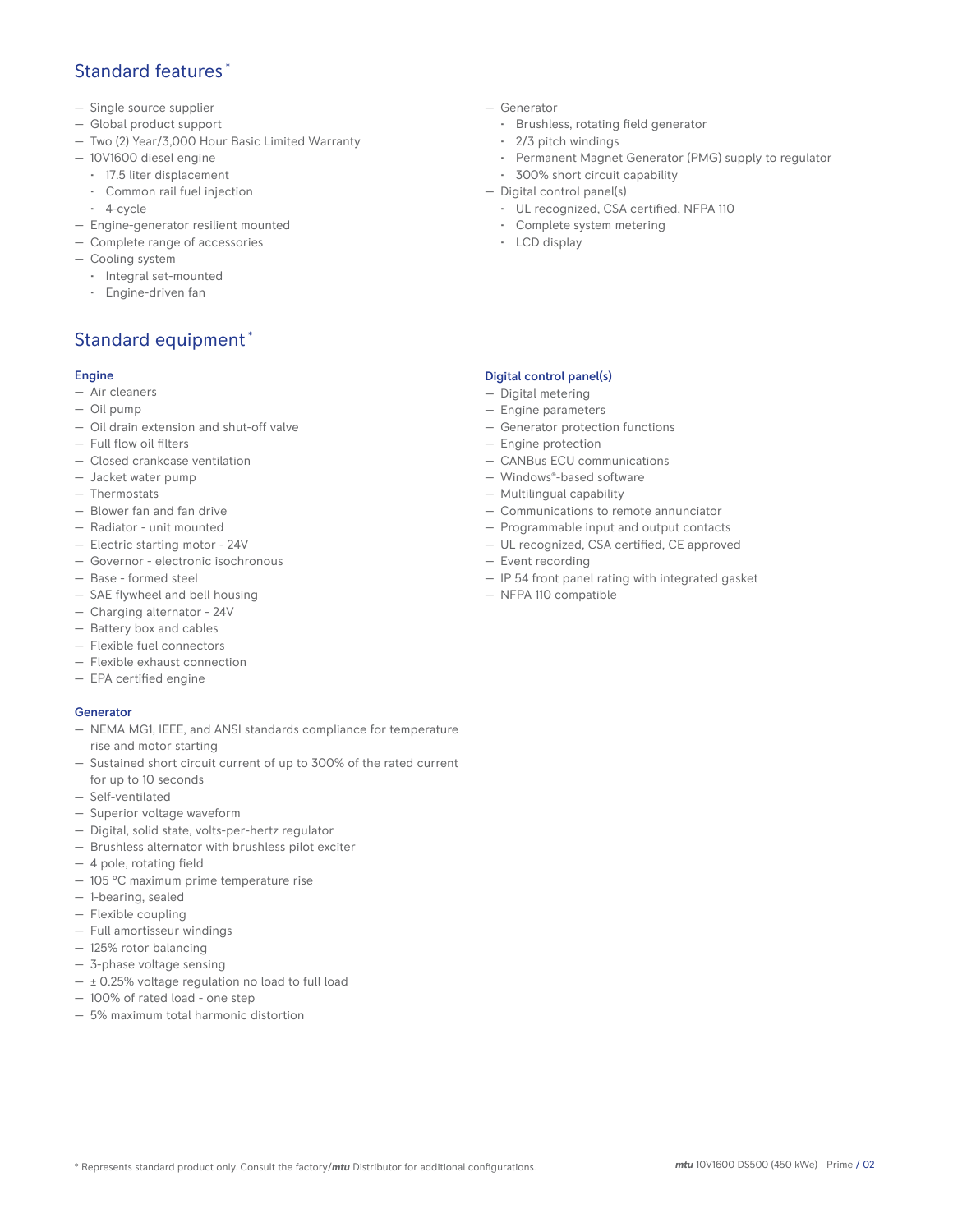# Application data

#### Engine

| Manufacturer                | mtu                           |
|-----------------------------|-------------------------------|
| Model                       | 10V1600G20S                   |
| Type                        | 4-cycle                       |
| Arrangement                 | $10-V$                        |
| Displacement: L (cu in)     | 17.5 (1,068)                  |
| Bore: cm (in)               | 12.2(4.8)                     |
| Stroke: cm (in)             | 15(5.91)                      |
| Compression ratio           | 17.5:1                        |
| Rated rpm                   | 1.800                         |
| Engine governor             | electronic isochronous (ADEC) |
| Maximum power: kWm (bhp)    | 511 (685)                     |
| Steady state frequency band | ± 0.25%                       |
| Air cleaner                 | dry                           |
|                             |                               |

## Liquid capacity

| Total oil system: L (gal)             | 61(16)      |
|---------------------------------------|-------------|
| Engine jacket water capacity: L (gal) | 60 (15.9)   |
| System coolant capacity: L (gal)      | 99.3 (26.2) |

#### Electrical

| Electric volts DC                                            | 24    |
|--------------------------------------------------------------|-------|
| Cold cranking amps under -17.8 $^{\circ}$ C (O $^{\circ}$ F) | 1.050 |
| Batteries: group size                                        | 4D    |
| Batteries: quantity                                          |       |
|                                                              |       |

#### Fuel system

| Fuel supply connection size    | $-10$ JIC 37 $\degree$ female               |
|--------------------------------|---------------------------------------------|
|                                | M20 x 1.5 male adapter provided             |
| Fuel return connection size    | -6 JIC 37° female                           |
|                                | M <sub>14</sub> x 1.5 male adapter provided |
| Maximum fuel lift: m (ft)      | 5(16)                                       |
| Recommended fuel               | diesel #2                                   |
| Total fuel flow: L/hr (gal/hr) | 401.3 (106)                                 |
|                                |                                             |

#### Fuel consumption

|                      | <b>FUBL CONSUMPTION</b>                                              |              |
|----------------------|----------------------------------------------------------------------|--------------|
| ū                    | At 100% of power rating: L/hr (gal/hr)                               | 115(30.5)    |
| S                    | At 75% of power rating: L/hr (gal/hr)                                | 91(24)       |
| e                    | At 50% of power rating: L/hr (gal/hr)                                | 68 (17.9)    |
| V                    |                                                                      |              |
| 3)                   | Cooling - radiator system                                            |              |
| 3)                   | Ambient capacity of radiator: °C (°F)                                | 50 (122)     |
| 1)                   | Maximum restriction of cooling air:                                  |              |
| :1                   | intake and discharge side of radiator: kPa (in. H <sub>2</sub> O)    | 0.2(0.8)     |
| 0                    | Water pump capacity: L/min (gpm)                                     | 466 (123)    |
| C)                   | Heat rejection to coolant: kW (BTUM)                                 | 225 (12,795) |
| 5)                   | Heat rejection to after cooler: kW (BTUM)                            | 101(5,744)   |
| ℅                    | Heat radiated to ambient: kW (BTUM)                                  | 51.8 (2,946) |
| .<br>V               | Fan power: kW (hp)                                                   | 17.9 (24)    |
|                      | Air requirements                                                     |              |
| 6)                   | Aspirating: *m <sup>3</sup> /min (SCFM)                              | 34 (1,187)   |
| 9)                   | Air flow required for radiator                                       |              |
| .2)                  | cooled unit: *m <sup>3</sup> /min (SCFM)                             | 642 (22,672) |
|                      | Remote cooled applications; air flow required for                    |              |
|                      | dissipation of radiated generator set heat for a                     |              |
| 24                   | maximum of 25 °F rise: *m <sup>3</sup> /min (SCFM)                   | 188 (6,643)  |
| 50                   |                                                                      |              |
| ŀD<br>$\overline{2}$ | * Air density = $1.184 \text{ kg/m}^3$ (0.0739 lbm/ft <sup>3</sup> ) |              |
|                      | <b>Exhaust system</b>                                                |              |
|                      | Gas temperature (stack): °C (°F)                                     | 459 (858)    |
| ıle                  | Gas volume at stack temperature: $m^3/m$ in (CFM)                    | 95 (3,369)   |
| эd                   | Maximum allowable back pressure at                                   |              |
|                      |                                                                      |              |

outlet of engine, before piping: kPa (in.  $H_2$ 0)  $\hspace{1.6cm}8.5\ (34.1)$